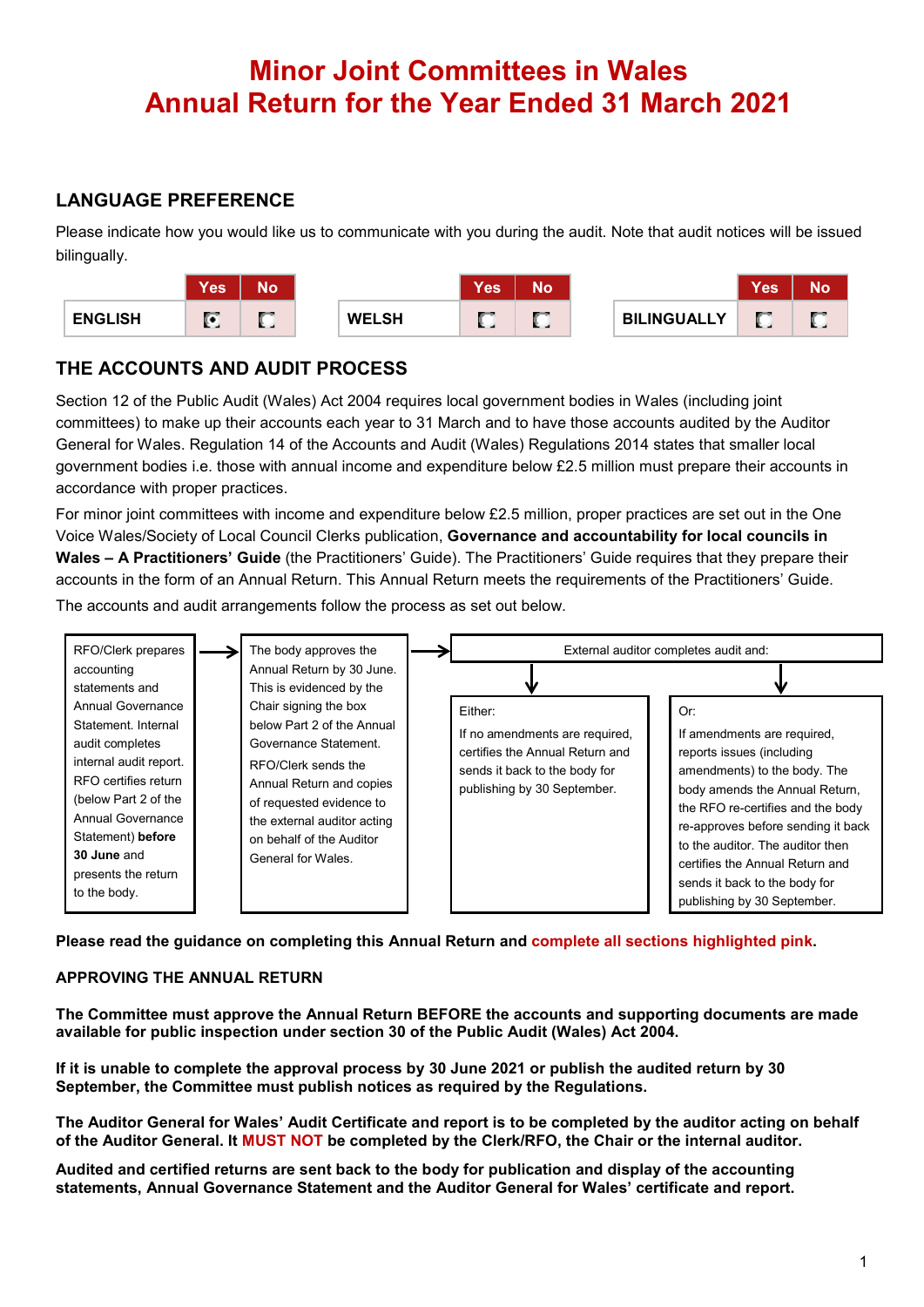## **Accounting statements 2020-21 for:**

**Name of body:** Clwydian Range and Dee Valley AONB

|    |                                                   |                         | <b>Year ending</b>                                        | Notes and guidance for compilers                                                                                                                                                                                   |
|----|---------------------------------------------------|-------------------------|-----------------------------------------------------------|--------------------------------------------------------------------------------------------------------------------------------------------------------------------------------------------------------------------|
|    |                                                   | 31 March<br>2020<br>(E) | 31 March<br>2021<br>(E)                                   | Please round all figures to nearest £.<br>Do not leave any boxes blank and report £0 or nil balances.<br>All figures must agree to the underlying financial records<br>for the relevant year.                      |
|    |                                                   |                         | Statement of income and expenditure/receipts and payments |                                                                                                                                                                                                                    |
| 1. | <b>Balances</b><br>brought forward                | 259,133                 | 314,864                                                   | Total balances and reserves at the beginning of the year as<br>recorded in the financial records. Must agree to line 7 of the<br>previous year.                                                                    |
| 2. | $(+)$ Income<br>from local<br>taxation/levy       | 275,592                 | 275,970                                                   | Total amount of income received/receivable in the year from<br>local taxation (precept) or levy/contribution from principal bodies.                                                                                |
|    | 3. $(+)$ Total other<br>receipts                  | 324,507                 | 729,987                                                   | Total income or receipts recorded in the cashbook minus<br>amounts included in line 2. Includes support, discretionary and<br>revenue grants.                                                                      |
| 4. | (-) Staff costs                                   | $-356,577$              | $-350,561$                                                | Total expenditure or payments made to and on behalf of<br>all employees. Include salaries and wages, PAYE and NI<br>(employees and employers), pension contributions and related<br>expenses eg termination costs. |
| 5. | (-) Loan<br>interest/capital<br>repayments        | 0                       | $\mathbf{0}$                                              | Total expenditure or payments of capital and interest made<br>during the year on external borrowing (if any).                                                                                                      |
| 6. | (-) Total other<br>payments                       | $-187,792$              | $-316,599$                                                | Total expenditure or payments as recorded in the cashbook<br>minus staff costs (line 4) and loan interest/capital repayments<br>(line 5).                                                                          |
| 7. | (=) Balances<br>carried forward                   | 314,863                 | 653,659                                                   | Total balances and reserves at the end of the year. Must equal<br>$(1+2+3) - (4+5+6)$ .                                                                                                                            |
|    | <b>Statement of balances</b>                      |                         |                                                           |                                                                                                                                                                                                                    |
| 8. | (+) Debtors                                       | 31,625                  | 131,375                                                   | Income and expenditure accounts only: Enter the value of<br>debts owed to the body.                                                                                                                                |
| 9. | (+) Total<br>cash and<br>investments              | 289,176                 | 539,522                                                   | All accounts: The sum of all current and deposit bank accounts,<br>cash holdings and investments held at 31 March. This must<br>agree with the reconciled cashbook balance as per the bank<br>reconciliation.      |
|    | 10. (-) Creditors                                 | 5,937                   | $-17,238$                                                 | Income and expenditure accounts only: Enter the value of<br>monies owed by the body (except borrowing) at the year-end.                                                                                            |
|    | 11. $(=)$ Balances<br>carried forward             | 314,864                 | 653,659                                                   | Total balances should equal line 7 above: Enter the total of<br>$(8+9-10)$ .                                                                                                                                       |
|    | 12. Total fixed<br>assets and<br>long-term assets | 0                       | $\mathbf{0}$                                              | The asset and investment register value of all fixed assets and<br>any other long-term assets held as at 31 March.                                                                                                 |
|    | 13. Total borrowing                               | 0                       | $\Omega$                                                  | The outstanding capital balance as at 31 March of all loans from<br>third parties (including PWLB).                                                                                                                |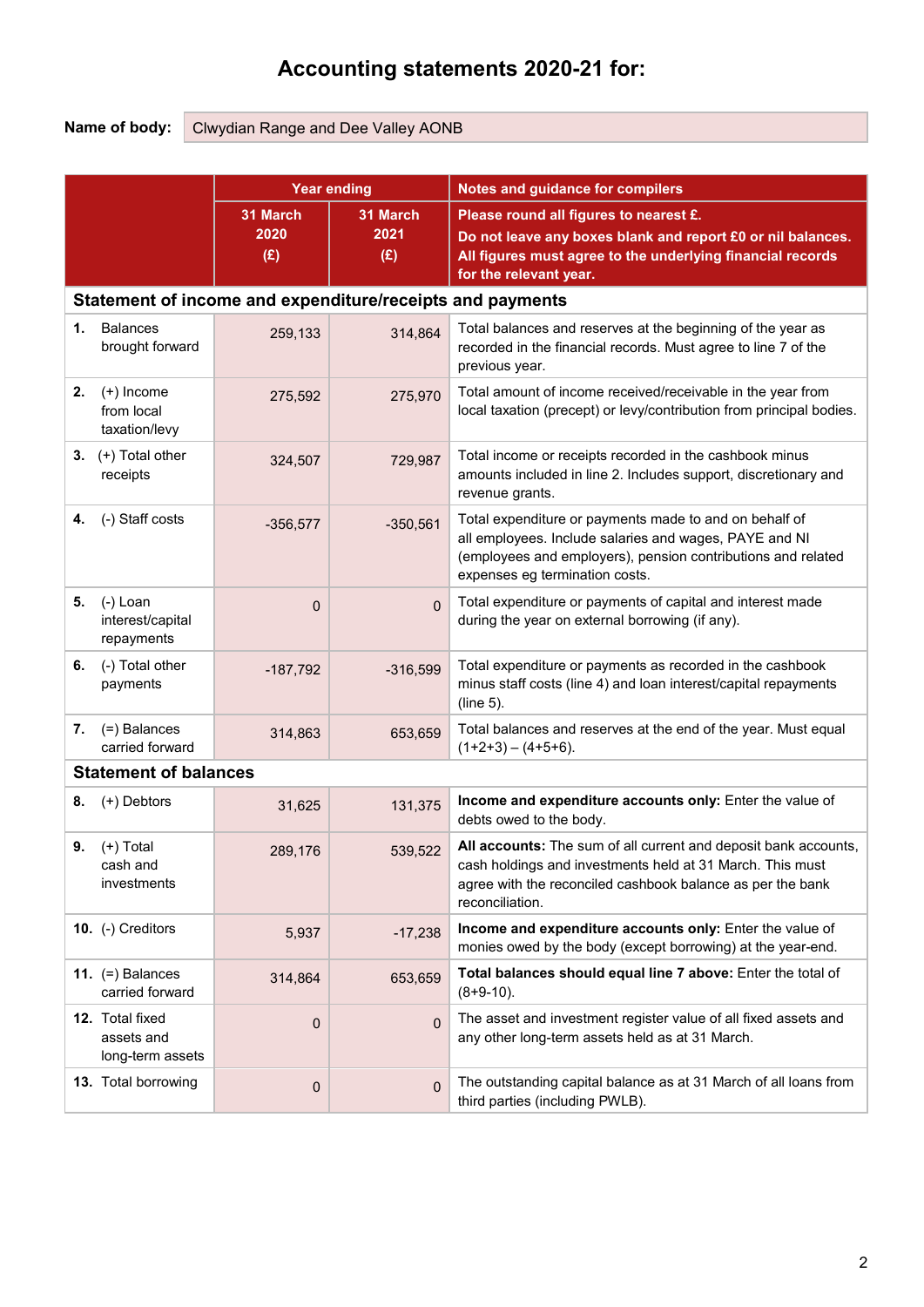## **Annual Governance Statement (Part 1)**

We acknowledge as the members of the Committee, our responsibility for ensuring that there is a sound system of internal control, including the preparation of the accounting statements. We confirm, to the best of our knowledge and belief, with respect to the accounting statements for the year ended 31 March 2021, that:

|                                                                                                                                                                                                                                                                                                                  | Agreed?        |       | 'YES' means that the                                                                                                                                                      | <b>PG Ref</b> |
|------------------------------------------------------------------------------------------------------------------------------------------------------------------------------------------------------------------------------------------------------------------------------------------------------------------|----------------|-------|---------------------------------------------------------------------------------------------------------------------------------------------------------------------------|---------------|
|                                                                                                                                                                                                                                                                                                                  | <b>Yes</b>     | $No*$ | <b>Council/Board/Committee:</b>                                                                                                                                           |               |
| 1. We have put in place arrangements for:<br>effective financial management during the year;<br>and<br>the preparation and approval of the accounting<br>statements.                                                                                                                                             | O              | О     | Properly sets its budget and<br>manages its money and prepares<br>and approves its accounting<br>statements as prescribed by law.                                         | 6, 12         |
| 2. We have maintained an adequate system of internal<br>control, including measures designed to prevent<br>and detect fraud and corruption, and reviewed its<br>effectiveness.                                                                                                                                   | O              | О     | Made proper arrangements<br>and accepted responsibility for<br>safeguarding the public money<br>and resources in its charge.                                              | 6, 7          |
| 3. We have taken all reasonable steps to assure<br>ourselves that there are no matters of actual or<br>potential non-compliance with laws, regulations and<br>codes of practice that could have a significant<br>financial effect on the ability of the Committee to<br>conduct its business or on its finances. | $\overline{G}$ | О     | Has only done things that it has<br>the legal power to do and has<br>conformed to codes of practice and<br>standards in the way it has done so.                           | 6             |
| 4. We have provided proper opportunity for the<br>exercise of electors' rights in accordance with the<br>requirements of the Accounts and Audit (Wales)<br>Regulations 2014.                                                                                                                                     | O              | О     | Has given all persons interested<br>the opportunity to inspect the body's<br>accounts as set out in the notice of<br>audit.                                               | 6, 23         |
| 5. We have carried out an assessment of the risks<br>facing the Committee and taken appropriate steps to<br>manage those risks, including the introduction of<br>internal controls and/or external insurance cover<br>where required.                                                                            | O              | О     | Considered the financial and other<br>risks it faces in the operation of<br>the body and has dealt with them<br>properly.                                                 | 6, 9          |
| 6. We have maintained an adequate and effective<br>system of internal audit of the accounting records<br>and control systems throughout the year and have<br>received a report from the internal auditor.                                                                                                        | ſ.             | О     | Arranged for a competent person,<br>independent of the financial controls<br>and procedures, to give an objective<br>view on whether these meet the<br>needs of the body. | 6, 8          |
| 7. We have considered whether any litigation,<br>liabilities or commitments, events or transactions,<br>occurring either during or after the year-end, have a<br>financial impact on the Committee and, where<br>appropriate, have included them on the accounting<br>statements.                                | $\epsilon$     | О     | Disclosed everything it should have<br>about its business during the year<br>including events taking place after<br>the year-end if relevant.                             | 6             |
| 8. We have taken appropriate action on all matters<br>raised in previous reports from internal and external<br>audit.                                                                                                                                                                                            | O              | о     | Considered and taken<br>appropriate action to address<br>issues/weaknesses brought to its<br>attention by both the internal and<br>external auditors.                     | 6, 8, 23      |

\* Please provide explanations to the external auditor on a separate sheet for each 'no' response given; and describe what action is being taken to address the weaknesses identified.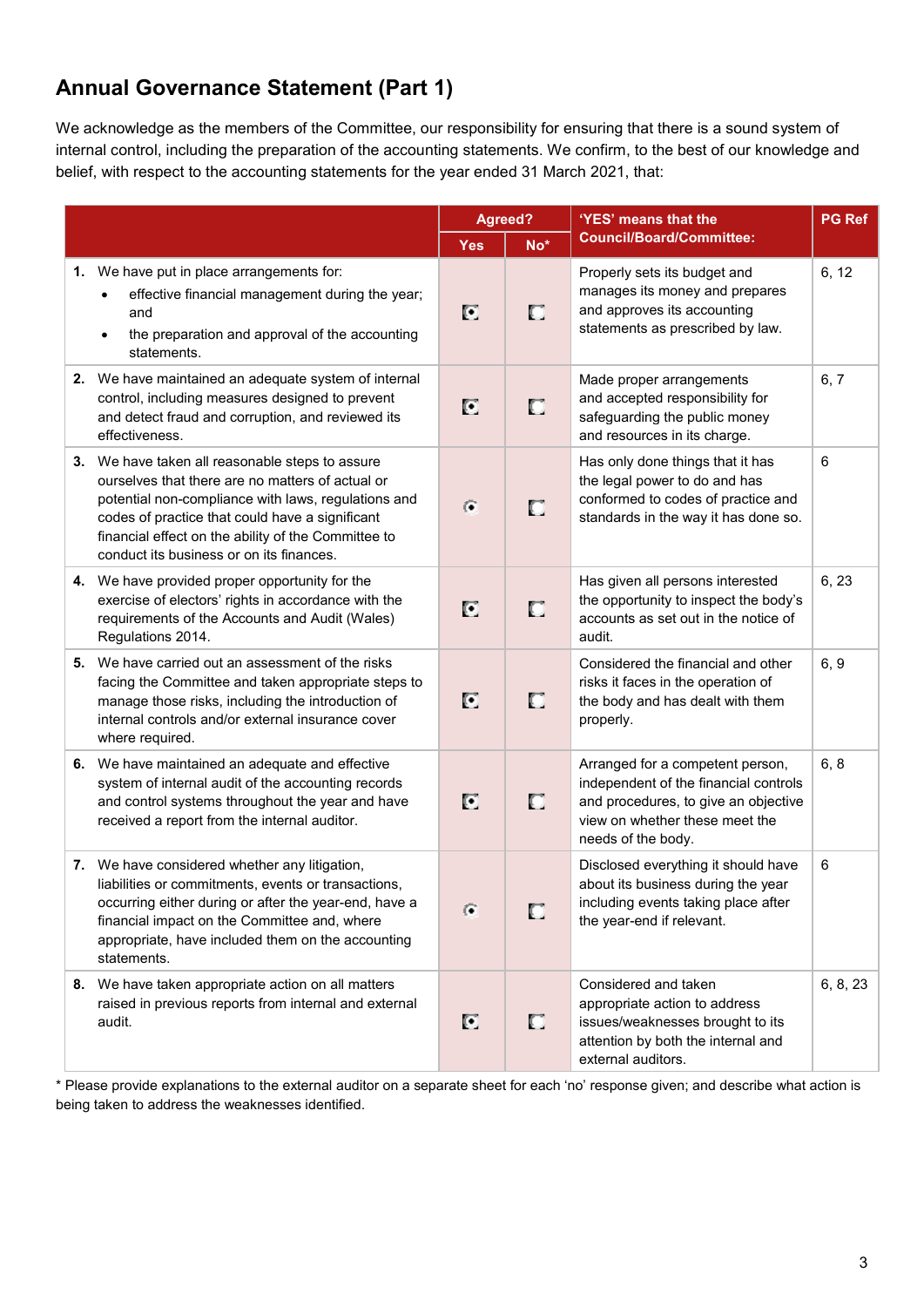### **Additional disclosure notes\***

| The following information is provided to assist the reader to understand the accounting statement and/or the Annual<br><b>Governance Statement</b> |
|----------------------------------------------------------------------------------------------------------------------------------------------------|
| 1.                                                                                                                                                 |
|                                                                                                                                                    |
|                                                                                                                                                    |
| 2.                                                                                                                                                 |
|                                                                                                                                                    |
|                                                                                                                                                    |
|                                                                                                                                                    |
| 3.                                                                                                                                                 |
|                                                                                                                                                    |
|                                                                                                                                                    |
|                                                                                                                                                    |

\* Include here any additional disclosures the Council considers necessary to aid the reader's understanding of the accounting statement and/or the annual governance statement.

## **Committee approval and certification**

The Committee is responsible for the preparation of the accounting statements and the annual governance statement in accordance with the requirements of the Public Audit (Wales) Act 2004 (the Act) and the Accounts and Audit (Wales) Regulations 2014.

| <b>Certification by the RFO</b><br>I certify that the accounting statements contained in this Annual<br>Return present fairly the financial position of the Committee, and<br>its income and expenditure, or properly present receipts and | Approval by the Council/Board/Committee<br>I confirm that these accounting statements and<br>Annual Governance Statement were approved by the<br>Committee under minute reference: |  |
|--------------------------------------------------------------------------------------------------------------------------------------------------------------------------------------------------------------------------------------------|------------------------------------------------------------------------------------------------------------------------------------------------------------------------------------|--|
| payments, as the case may be, for the year ended<br>31 March 2021.                                                                                                                                                                         | Minute ref:                                                                                                                                                                        |  |
| <b>RFO signature:</b>                                                                                                                                                                                                                      | <b>Chair of meeting signature:</b>                                                                                                                                                 |  |
| Name:                                                                                                                                                                                                                                      | Name:                                                                                                                                                                              |  |
| Date:                                                                                                                                                                                                                                      | Date:                                                                                                                                                                              |  |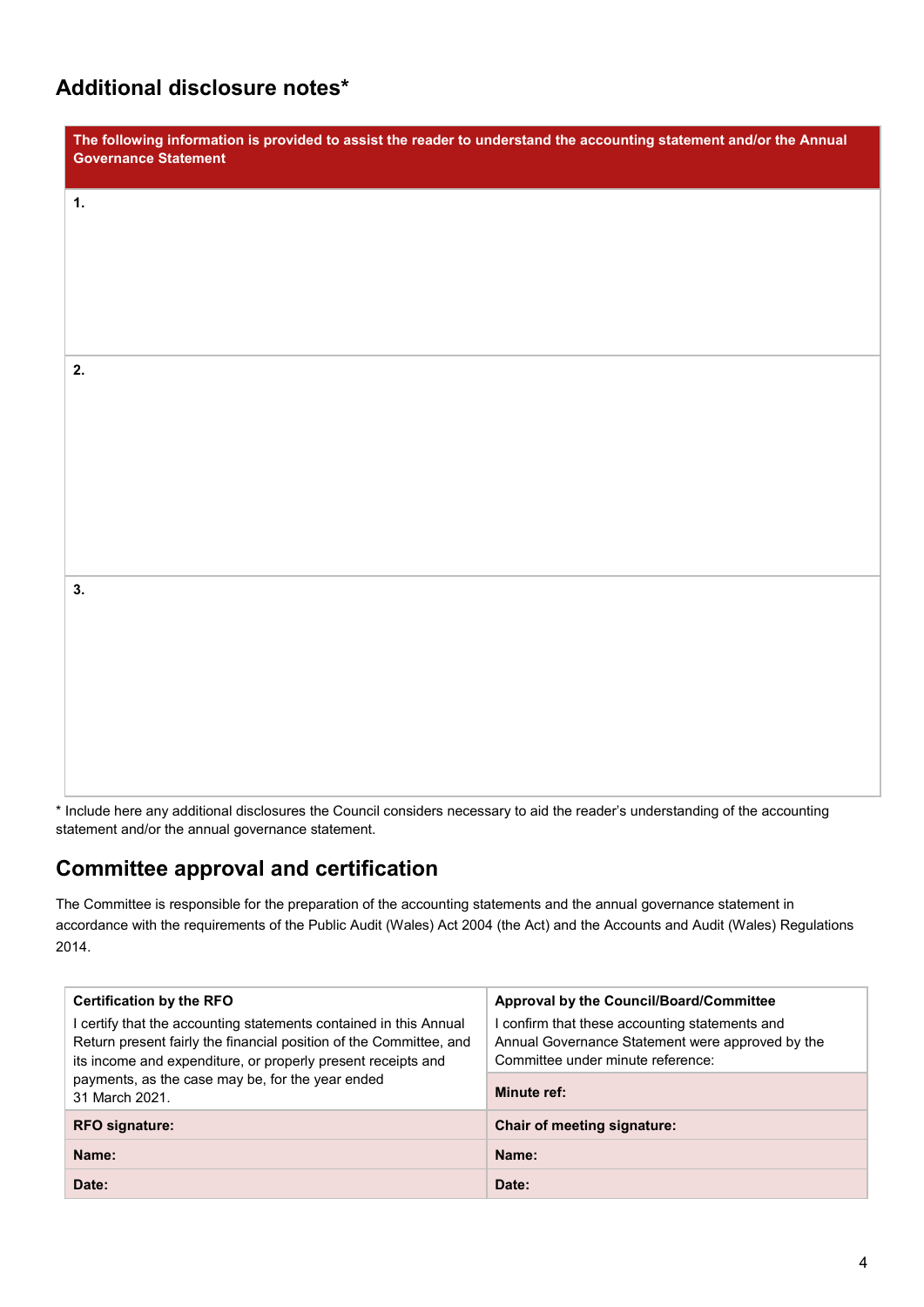### **Auditor General for Wales' Audit Certificate and report**

I report in respect of my audit of the accounts under section 13 of the Act, whether any matters that come to my attention give cause for concern that relevant legislation and regulatory requirements have not been met. My audit has been conducted in accordance with guidance issued by the Auditor General for Wales.

I certify that I have completed the audit of the Annual Return for the year ended 31 March 2021 of:

#### **Clwydian Range & Dee Valley AONB**

#### **Auditor General's report**

#### **Audit opinion**

[Except for the matters reported below]\* On the basis of my review, in my opinion no matters have come to my attention giving cause for concern that in any material respect, the information reported in this Annual Return:

- has not been prepared in accordance with proper practices;
- that relevant legislation and regulatory requirements have not been met;
- is not consistent with the Committee's governance arrangements; and
- that the Committee does not have proper arrangements in place to secure economy, efficiency and effectiveness in its use of resources.

#### **Other matters arising and recommendations**

I draw the Committee's attention to the following matters and recommendations which do not affect my audit opinion but should be addressed by the body. / There are no further matters or recommendations that I wish to draw to the Committee's attention.\*

# **External auditor's name: External auditor's signature: For and on behalf of the Auditor General for Wales** Date:

**\*** Delete as appropriate.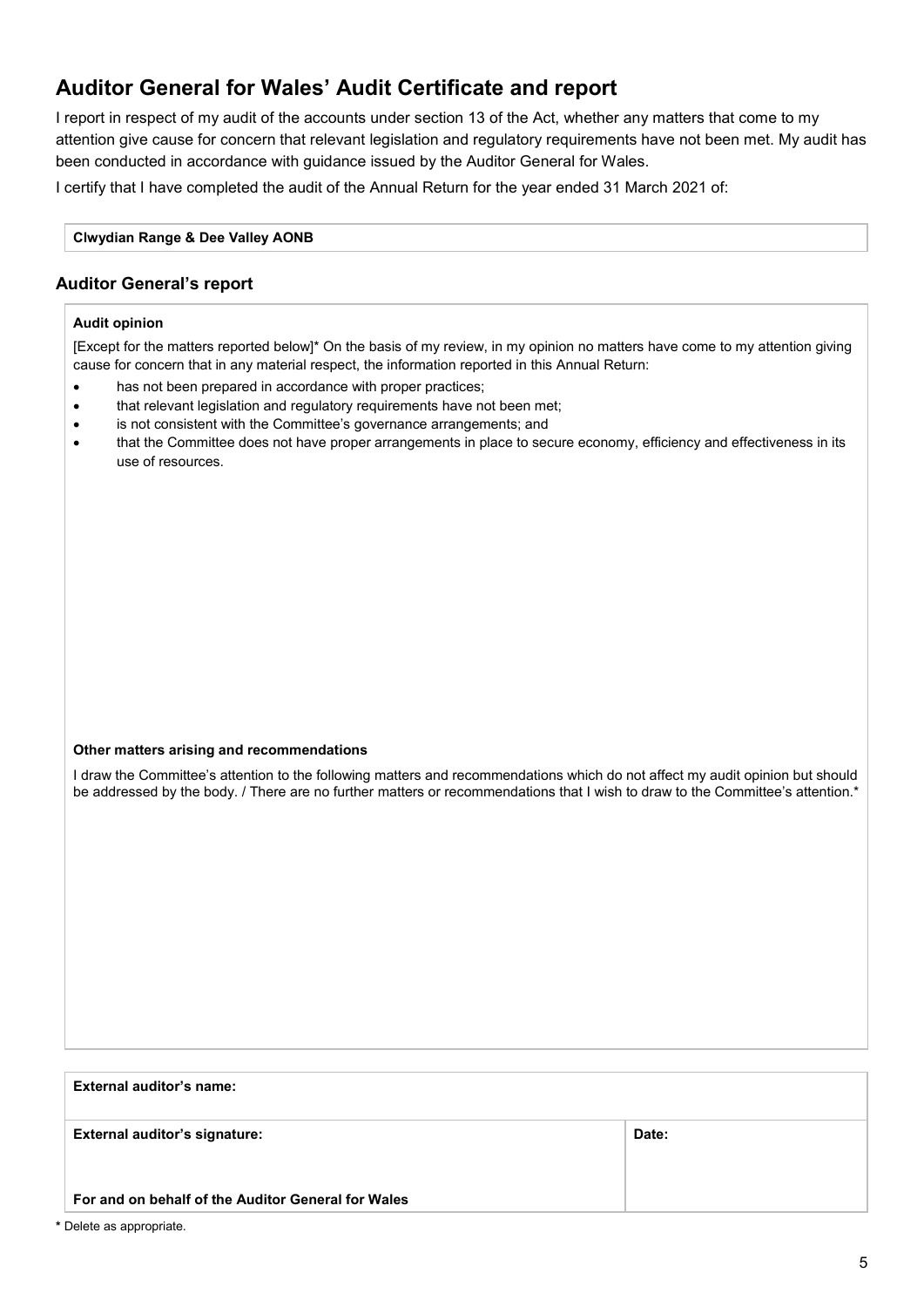### **Annual internal audit report to:**

**Name of body:** Clwydian Range & Dee Valley AONB

The Committee's internal audit, acting independently and on the basis of an assessment of risk, has included carrying out a selective assessment of compliance with relevant procedures and controls expected to be in operation during the financial year ending 31 March 2021.

The internal audit has been carried out in accordance with the Committee's needs and planned coverage. On the basis of the findings in the areas examined, the internal audit conclusions are summarised in this table. Set out below are the objectives of internal control and the internal audit conclusions on whether, in all significant respects, the following control objectives were being achieved throughout the financial year to a standard adequate to meet the needs of the Committee.

|                                                                                                                                                                                                        |                |        | Agreed? |                         | Outline of work undertaken as part of                                                                                                                                                                                                            |
|--------------------------------------------------------------------------------------------------------------------------------------------------------------------------------------------------------|----------------|--------|---------|-------------------------|--------------------------------------------------------------------------------------------------------------------------------------------------------------------------------------------------------------------------------------------------|
|                                                                                                                                                                                                        | <b>Yes</b>     | $No*$  | N/A     | <b>Not</b><br>covered** | the internal audit (NB not required if<br>detailed internal audit report presented<br>to body)                                                                                                                                                   |
| 1. Appropriate books of account have<br>been properly kept throughout the<br>year.                                                                                                                     | $\overline{G}$ | $\Box$ | П       | O                       | Review of the records confirmed effective<br>record keeping throughout the year.                                                                                                                                                                 |
| 2. Financial regulations have been<br>met, payments were supported by<br>invoices, expenditure was approved<br>and VAT was appropriately<br>accounted for.                                             | $\bullet$      | П      | П       | О                       | Review of invoices and purchase orders<br>confirmed VAT was appropriate accounts<br>for when relevant. Supporting documents<br>retained confirm compliance with financial<br>regulations and there is an effective<br>approval process in place. |
| 3. The body assessed the significant<br>risks to achieving its objectives<br>and reviewed the adequacy of<br>arrangements to manage these.                                                             | O              | О      | О       | О                       | As noted in previous return there is no<br>individual risk register for the AONB.<br>However financial and reputational risk is<br>included in the AONB legal agreement.                                                                         |
| 4. The annual precept/levy/resource<br>demand requirement resulted from<br>an adequate budgetary process,<br>progress against the budget was<br>regularly monitored, and reserves<br>were appropriate. | $\epsilon$     | П      | О       | П                       | Significant increase in reserves due to WG<br>grants. The grants have been allocated to<br>specific projects and are on target to be<br>spent within the agreed timeframes.                                                                      |
| 5. Expected income was fully<br>received, based on correct prices,<br>properly recorded and promptly<br>banked, and VAT was appropriately<br>accounted for.                                            | O              | П      | О       | О                       | Supporting documentation confirms prices<br>were correct, recorded and VAT was<br>correctly applied.                                                                                                                                             |
| 6. Petty cash payments were<br>properly supported by receipts,<br>expenditure was approved and<br>VAT appropriately accounted for.                                                                     | Ø              | П      | П       | O                       | Expenditure through petty cash had<br>supporting documentation to demonstrate<br>VAT was correctly accounted for.                                                                                                                                |
| 7. Salaries to employees and<br>allowances to members were paid<br>in accordance with minuted<br>approvals, and PAYE and NI<br>requirements were properly applied.                                     | C              | П      | П       | О                       | Review of staff payslips confirmed<br>appropriate NI & PAYE deductions were<br>paid.                                                                                                                                                             |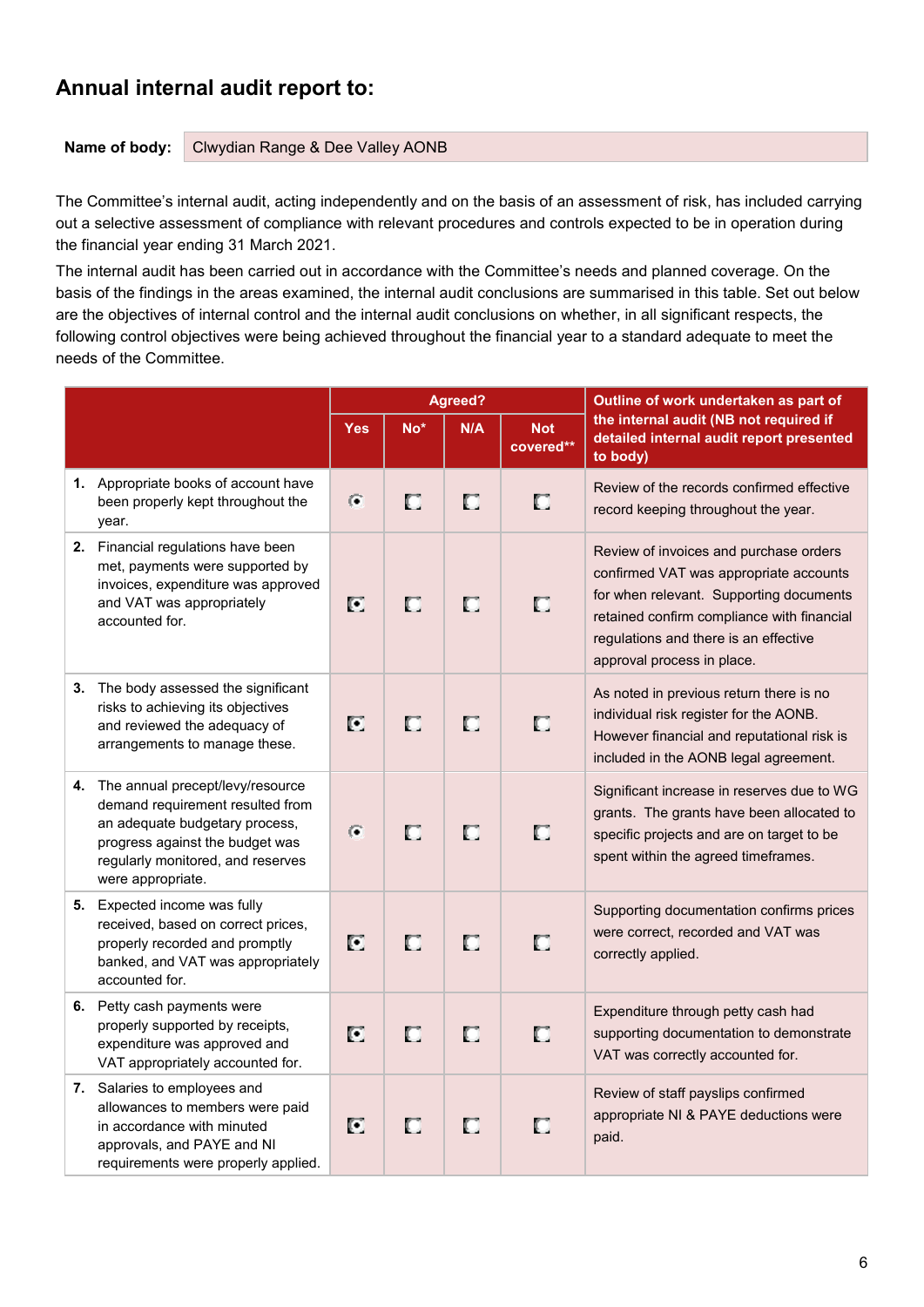|    |                                                                                        | Agreed? |                 |     |                         | Outline of work undertaken as part of                                                          |  |
|----|----------------------------------------------------------------------------------------|---------|-----------------|-----|-------------------------|------------------------------------------------------------------------------------------------|--|
|    |                                                                                        |         | No <sup>*</sup> | N/A | <b>Not</b><br>covered** | the internal audit (NB not required if<br>detailed internal audit report presented<br>to body) |  |
| 8. | Asset and investment registers<br>were complete, accurate,<br>and properly maintained. |         | п               | O   | П                       | No material assets are owned by the<br>AONB committee therefore no asset<br>register required. |  |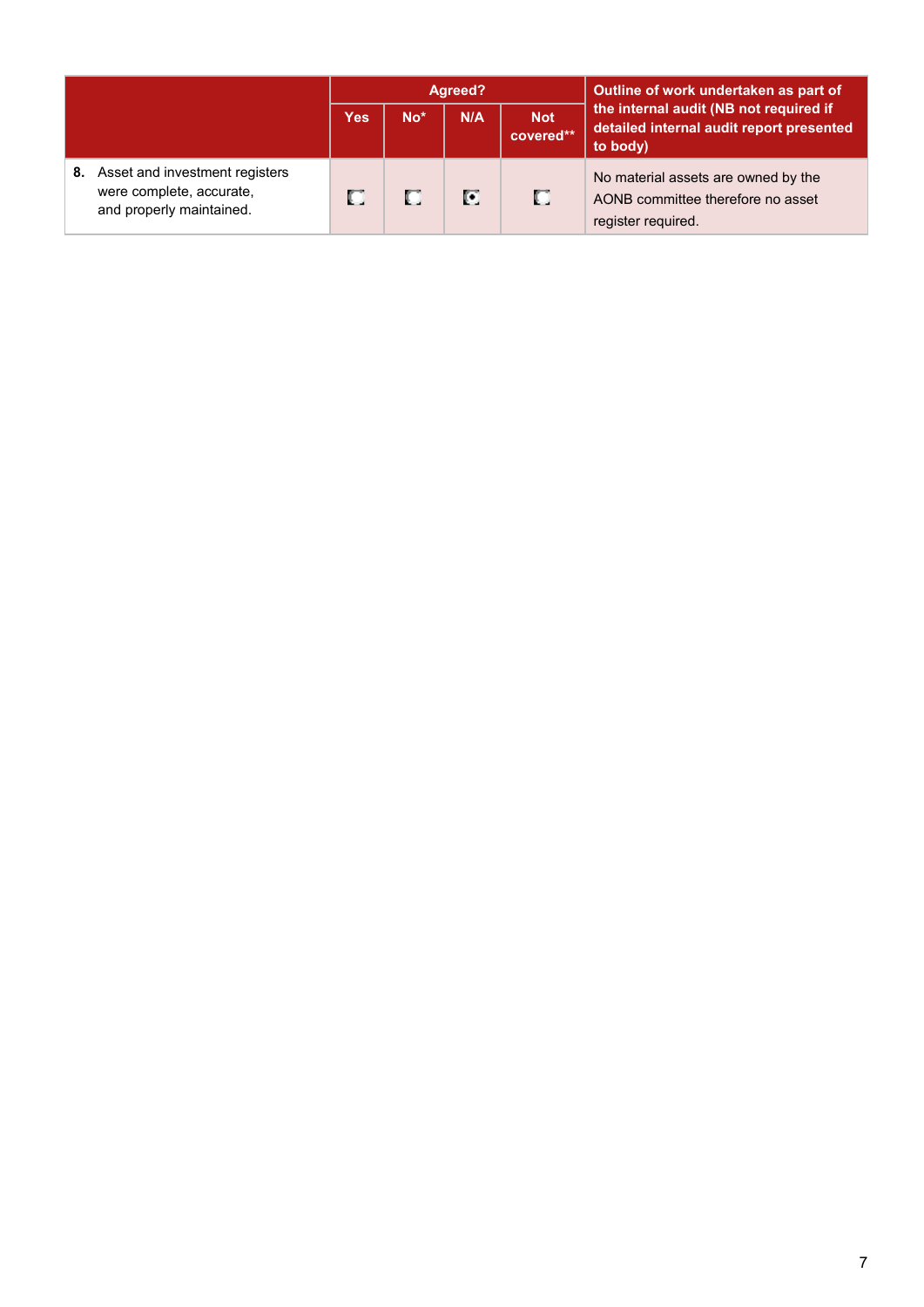|                                                                                                                                                                                                                                                                                                                                                      |            |       | Agreed? |                         | Outline of work undertaken as part of                                                                                                                                                             |  |
|------------------------------------------------------------------------------------------------------------------------------------------------------------------------------------------------------------------------------------------------------------------------------------------------------------------------------------------------------|------------|-------|---------|-------------------------|---------------------------------------------------------------------------------------------------------------------------------------------------------------------------------------------------|--|
|                                                                                                                                                                                                                                                                                                                                                      | <b>Yes</b> | $No*$ | N/A     | <b>Not</b><br>covered** | the internal audit (NB not required if<br>detailed internal audit report presented<br>to body)                                                                                                    |  |
| Periodic and year-end bank account<br>9.<br>reconciliations were properly carried<br>out.                                                                                                                                                                                                                                                            | o          | О     | о       | О                       | Records provided were reviewed and<br>confirmed regular reconciliations were<br>performed.                                                                                                        |  |
| <b>10.</b> Accounting statements prepared<br>during the year were prepared<br>on the correct accounting basis<br>(receipts and payments/income<br>and expenditure), agreed with the<br>cashbook, were supported by an<br>adequate audit trail from underlying<br>records, and where appropriate,<br>debtors and creditors were properly<br>recorded. | C          | О     | О       | П                       | Examination of the documentation<br>confirmed that there was sufficient audit<br>trail to demonstrate income and<br>expenditure was recorded through the<br>year including debtors and creditors. |  |

#### **For any risk areas identified by the Council/Board/Committee (list any other risk areas below or on separate sheets if needed) adequate controls existed:**

|                      | Agreed?    |       |     |                         | Outline of work undertaken as part of                                                          |  |
|----------------------|------------|-------|-----|-------------------------|------------------------------------------------------------------------------------------------|--|
|                      | <b>Yes</b> | $No*$ | N/A | <b>Not</b><br>covered** | the internal audit (NB not required if<br>detailed internal audit report presented<br>to body) |  |
| 11. Insert risk area | $\bullet$  | п     | O.  | o                       | Insert text                                                                                    |  |
| 12. Insert risk area | C.         | U.    | D.  | ю                       | Insert text                                                                                    |  |
| 13. Insert risk area | о          | П     | п   | п                       | Insert text                                                                                    |  |

\* If the response is 'no', please state the implications and action being taken to address any weakness in control identified (add separate sheets if needed).

\*\* If the response is 'not covered', please state when the most recent internal audit work was done in this area and when it is next planned, or if coverage is not required, internal audit must explain why not.

[My detailed findings and recommendations which I draw to the attention of the Committee are included in my detailed report to the Committee dated **Committee dated Committee dated Committee dated Committee dated** 

#### **Internal audit confirmation**

I/we confirm that as the Committee's internal auditor, I/we have not been involved in a management or administrative role within the body (including preparation of the accounts) or as a member of the body during the financial years 2019-20 and 2020-21. I also confirm that there are no conflicts of interest surrounding my appointment.

#### **Name of person who carried out the internal audit: SAMANTHA DAVIES**

**Signature of person who carried out the internal audit: S J Davies** 

**Date: 10/06//2021**